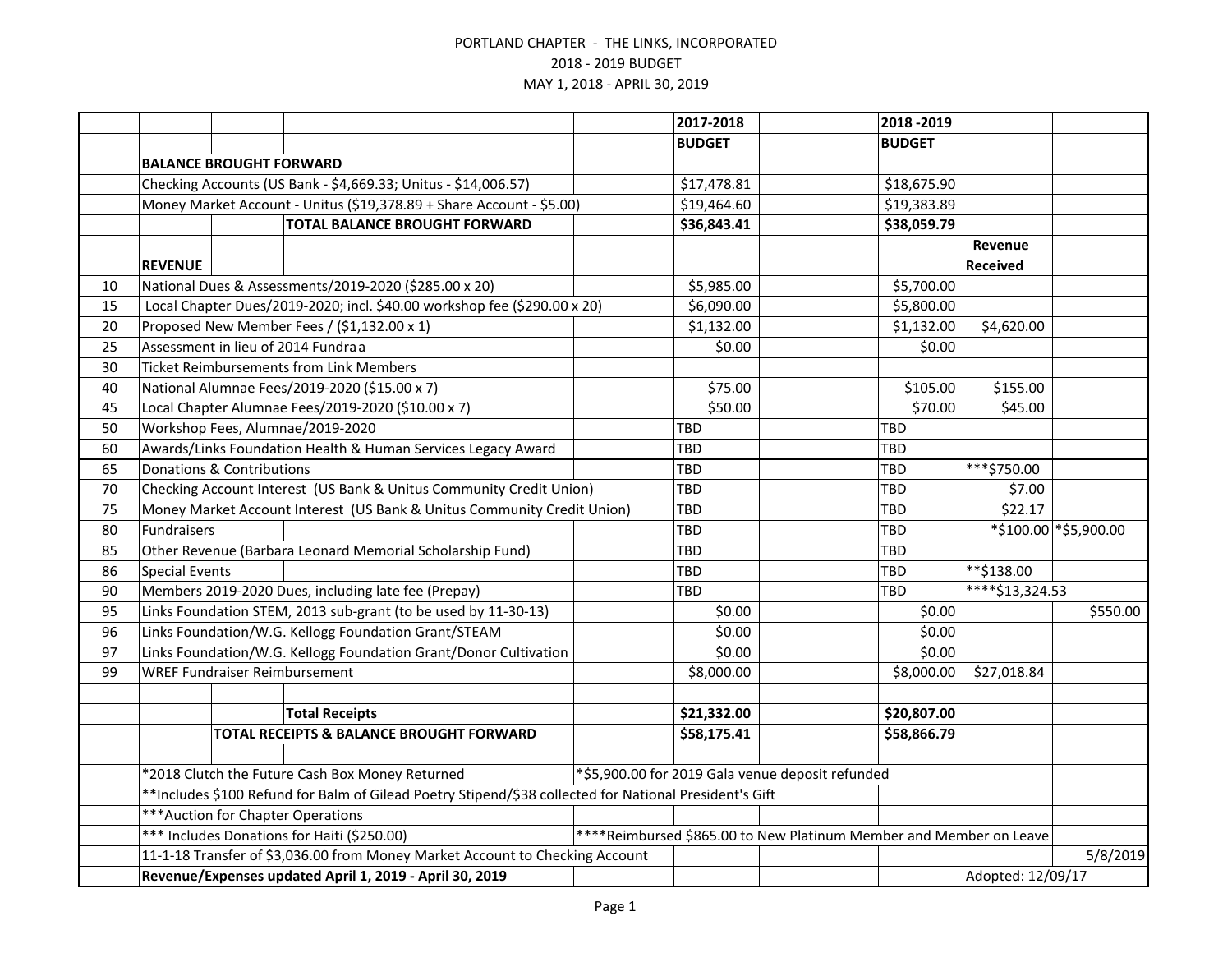|                                          | <b>EXPENSES</b>                            |  |                                                |                                                         | 2017-2018   | 2018-2019   |                  |                |
|------------------------------------------|--------------------------------------------|--|------------------------------------------------|---------------------------------------------------------|-------------|-------------|------------------|----------------|
| 100                                      | <b>Dues &amp; Assessments</b>              |  |                                                |                                                         |             |             | <b>Spent YTD</b> | <b>Balance</b> |
| 110                                      |                                            |  |                                                | National Dues & Assessments/2019-2020 (\$195.00 x 20)   | \$4,095.00  | \$3,900.00  | \$4,290.00       | ( \$390.00)    |
| 120                                      |                                            |  |                                                | National Grant-in-Aid/2019-2020 (\$45.00 x 20)          | \$945.00    | \$900.00    | \$1,188.00       | (5288.00)      |
| 130                                      |                                            |  |                                                | Links Foundation Dues/2019-2020 (\$40.00 x 20)          | \$840.00    | \$800.00    | \$880.00         | ( \$80.00)     |
| 140                                      |                                            |  |                                                | New Member Fees/National, 2019 (\$742.00 x 1)           | \$742.00    | \$742.00    | \$2,487.00       | (\$1,745.00)   |
| 150                                      |                                            |  |                                                | Western Area Conference or National Assembly, Delegate  | \$1,400.00  | \$1,400.00  | \$1,400.00       | \$0.00         |
| 160                                      |                                            |  |                                                | Western Area Conference or National Assembly, Alternate | \$1,000.00  | \$1,000.00  | \$1,000.00       | \$0.00         |
| 165                                      |                                            |  |                                                | Western Area Leadership Summit Representative           | \$0.00      | \$500.00    | \$500.00         | \$0.00         |
| 170                                      | <b>National Bonding Insurance</b>          |  |                                                |                                                         | \$660.00    | \$660.00    | \$450.00         | \$210.00       |
| 175                                      |                                            |  |                                                | National Liability Insurance/2019-2020 (\$5.00 x 20)    | \$105.00    | \$100.00    | \$110.00         | (\$10.00)      |
| 180                                      |                                            |  |                                                | National Alumnae Fees/2019-2020 (\$15.00 x 7)           | \$70.00     | \$105.00    | \$120.00         | (\$15.00)      |
| 185                                      | National / Area Publications               |  |                                                |                                                         | \$200.00    | \$200.00    | \$200.00         | \$0.00         |
|                                          |                                            |  |                                                | <b>Total Dues &amp; Assessments</b>                     | \$10,062.00 | \$10,307.00 |                  |                |
|                                          |                                            |  |                                                |                                                         |             |             |                  |                |
| 200                                      |                                            |  |                                                | Programs (Includes Postage, Copies, Printing)           |             |             |                  |                |
| 210                                      | <b>The Arts</b>                            |  |                                                |                                                         | \$1,200.00  | \$1,650.00  |                  |                |
| 220                                      | Services to Youth                          |  |                                                |                                                         | \$3,500.00  | \$3,000.00  |                  |                |
| 225                                      | Save for Future Use                        |  |                                                |                                                         |             |             |                  |                |
| 230                                      | <b>National Trends &amp; Services</b>      |  |                                                |                                                         | \$400.00    | \$700.00    | \$150.00         | \$550.00       |
| 235                                      | <b>Health &amp; Human Services</b>         |  |                                                |                                                         | \$500.00    | \$600.00    | \$175.00         | \$425.00       |
| 240                                      | <b>International Trends &amp; Services</b> |  |                                                |                                                         | \$400.00    | \$800.00    | \$700.00         | \$100.00       |
| 245                                      |                                            |  |                                                | Health & Human Services (Balance \$300, NOBEL)          |             |             |                  |                |
| 250                                      | STY/STEM, 2013/Links Foundation/Restricted |  |                                                |                                                         |             |             |                  |                |
| 260                                      | Annual Program Facet Report                |  |                                                | \$25.00                                                 | \$25.00     |             |                  |                |
|                                          |                                            |  |                                                | <b>Total Programs &amp; Projects</b>                    | \$6,025.00  | \$6,775.00  |                  |                |
|                                          |                                            |  |                                                |                                                         |             |             |                  |                |
| 300                                      | <b>Charitable Contributions</b>            |  |                                                |                                                         |             |             |                  |                |
| 310                                      |                                            |  | Community Solicitations, Ads, Activities, etc. |                                                         | \$400.00    | \$400.00    | \$300.00         | \$100.00       |
| 320                                      | <b>Other Charitable Contributions</b>      |  |                                                |                                                         | \$0.00      | \$0.00      |                  |                |
|                                          |                                            |  |                                                | <b>Total Charitable Contributions</b>                   | \$400.00    | \$400.00    |                  |                |
|                                          |                                            |  |                                                |                                                         |             |             |                  |                |
| <b>Organizational Memberships</b><br>500 |                                            |  |                                                |                                                         |             |             |                  |                |
| 510                                      | <b>Local Organizational Memberships</b>    |  |                                                |                                                         | \$150.00    | \$150.00    |                  |                |
|                                          | <b>Total Organizational Memberships</b>    |  |                                                | \$150.00                                                | \$150.00    |             |                  |                |
|                                          |                                            |  |                                                |                                                         |             |             |                  |                |
|                                          |                                            |  |                                                |                                                         |             |             |                  | 5/8/2019       |
|                                          |                                            |  |                                                |                                                         |             |             |                  |                |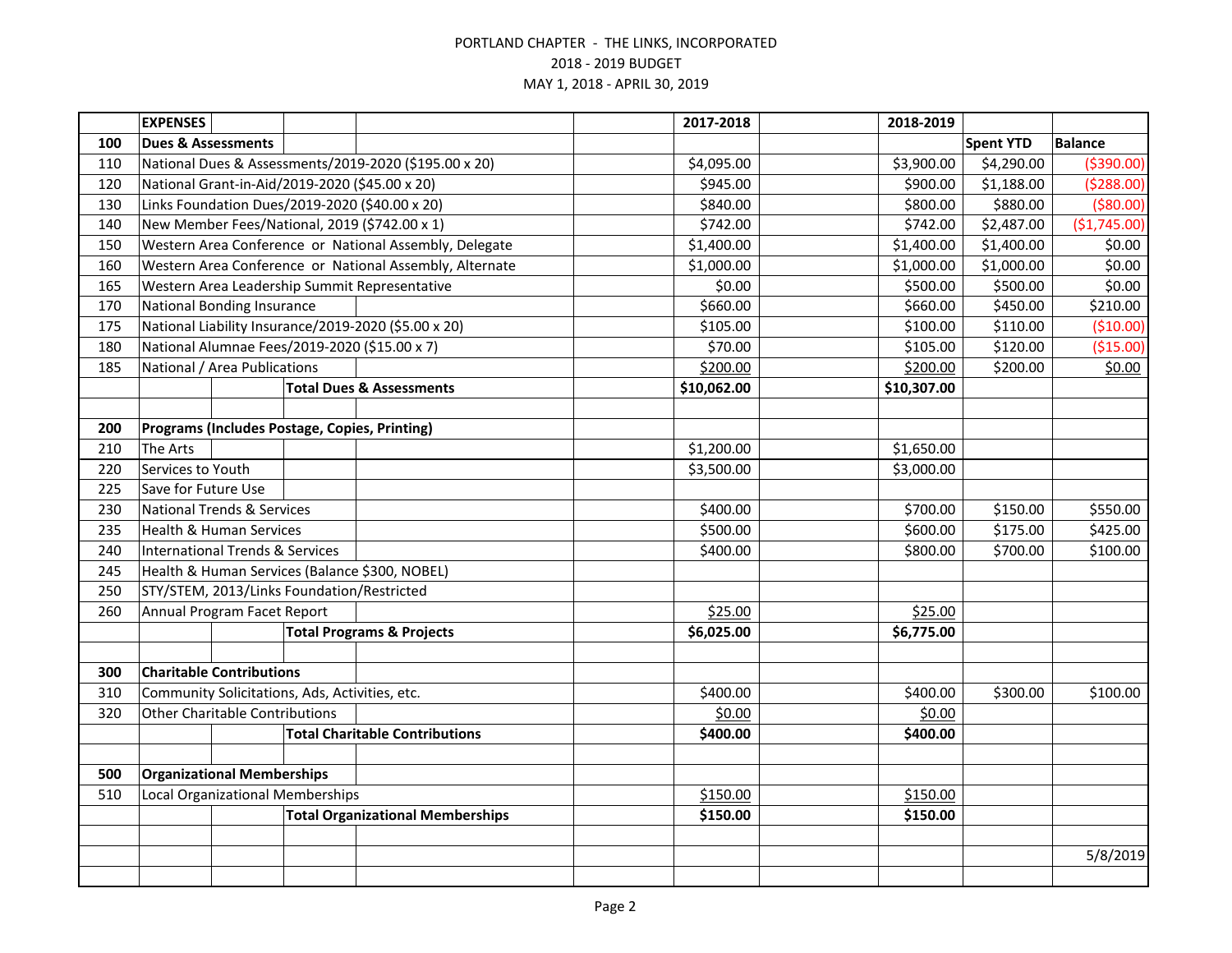|     | <b>EXPENSES</b>                    |  |  |                                                                   | 2017-2018  | 2018-2019  |                  |                |
|-----|------------------------------------|--|--|-------------------------------------------------------------------|------------|------------|------------------|----------------|
| 600 |                                    |  |  | Chapter Officers' Expenses (Includes Postage, Copies, Printing)   |            |            | <b>Spent YTD</b> | <b>Balance</b> |
| 610 | President                          |  |  |                                                                   | \$150.00   | \$150.00   |                  |                |
| 620 | <b>Vice President</b>              |  |  |                                                                   | \$50.00    | \$50.00    |                  |                |
| 630 | <b>Recording Secretary</b>         |  |  |                                                                   | \$150.00   | \$150.00   |                  |                |
| 640 | <b>Corresponding Secretary</b>     |  |  | \$25.00                                                           | \$25.00    |            |                  |                |
| 650 | <b>Financial Secretary</b>         |  |  |                                                                   | \$100.00   | \$100.00   |                  |                |
| 660 | Treasurer                          |  |  |                                                                   | \$125.00   | \$125.00   | \$102.59         | \$22.41        |
| 670 | Historian / Archivist              |  |  |                                                                   | \$400.00   | \$700.00   | \$807.77         | (\$107.77)     |
| 680 | Journalist / Publicity Officer     |  |  |                                                                   | \$200.00   | \$200.00   | \$180.57         | \$19.43        |
| 690 | Protocol Officer                   |  |  |                                                                   | \$200.00   | \$200.00   |                  |                |
| 695 | Parliamentarian                    |  |  |                                                                   | \$25.00    | \$25.00    |                  |                |
|     |                                    |  |  | <b>Total Chapter Officers' Expenses</b>                           | \$1,425.00 | \$1,725.00 |                  |                |
|     |                                    |  |  |                                                                   |            |            |                  |                |
| 700 |                                    |  |  | Chapter Committees' Expenses (Includes Postage, Copies, Printing) |            |            |                  |                |
| 710 | Courtesy                           |  |  |                                                                   | \$400.00   | \$400.00   | \$60.00          | \$340.00       |
| 720 | Membership                         |  |  |                                                                   | \$400.00   | \$800.00   | \$410.92         | \$389.08       |
| 725 | New Member Orientation / Induction |  |  |                                                                   | \$500.00   | \$500.00   | \$68.90          | \$431.10       |
| 730 | Yearbook                           |  |  |                                                                   | \$100.00   | \$100.00   |                  |                |
| 735 | <b>Committee Procedures Manual</b> |  |  |                                                                   | \$25.00    | \$25.00    |                  |                |
| 740 | Scholarship                        |  |  |                                                                   | \$400.00   | \$400.00   | \$582.00         | (\$182.00)     |
| 750 | Founder's Day Observation          |  |  |                                                                   | \$75.00    | \$75.00    |                  |                |
| 760 | Social                             |  |  |                                                                   | \$200.00   | \$325.00   |                  |                |
| 770 | <b>Bylaws</b>                      |  |  |                                                                   | \$50.00    | \$50.00    |                  |                |
| 775 | Audit                              |  |  |                                                                   | \$100.00   | \$50.00    |                  |                |
| 780 | Fund Development / Grants          |  |  |                                                                   | \$500.00   | \$500.00   |                  |                |
| 790 | Technology, Chapter                |  |  |                                                                   | \$200.00   | \$270.00   | \$281.41         | (511.41)       |
| 795 | <b>Ethics</b>                      |  |  |                                                                   | \$25.00    | \$25.00    |                  |                |
| 796 | <b>Strategic Planning</b>          |  |  |                                                                   | \$50.00    | \$50.00    |                  |                |
|     |                                    |  |  | <b>Total Chapter Committees' Expenses</b>                         | \$3,025.00 | \$3,570.00 |                  |                |
|     |                                    |  |  |                                                                   |            |            |                  |                |
|     |                                    |  |  |                                                                   |            |            |                  |                |
|     |                                    |  |  |                                                                   |            |            |                  |                |
|     |                                    |  |  |                                                                   |            |            |                  |                |
|     |                                    |  |  |                                                                   |            |            |                  |                |
|     |                                    |  |  |                                                                   |            |            |                  |                |
|     |                                    |  |  |                                                                   |            |            |                  | 5/8/2019       |
|     |                                    |  |  |                                                                   |            |            |                  |                |